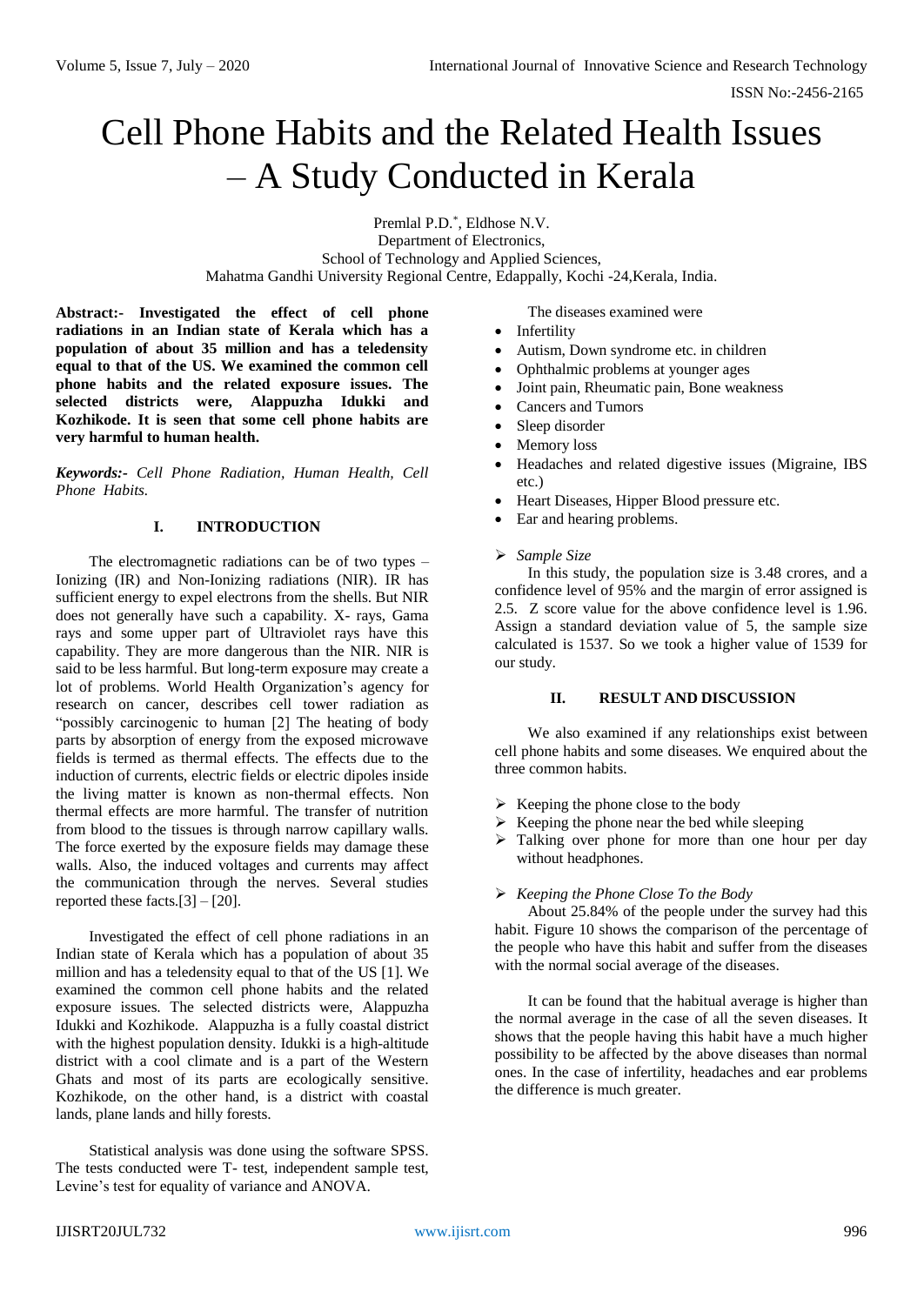ISSN No:-2456-2165



Fig 1:- comparison of habitual and normal social average for the habit of keeping the phone close to the body.

*Keeping the Phone near The Bed While Sleeping*

About 14.23% is having this habit. Figure () shows the comparison with the normal ones. In the case of the six diseases, the habitual average is much higher than the normal social average. For joint pain, sleep disorder, memory loss, and headaches this habit plays a major role.



Fig 2:- comparison of habitual and normal social average for the habit of keeping the phone near bed while sleeping

 *Talking Over Phone for More Than One Hour per Day Without Headphones.*

About 27.47% of the people having this habit. Figure () explains the details.



Fig 3:- comparison of habitual and normal social average for the habit talking in phone more than one hour per day. **III. CONCLUSION**

We examined if any relationships exist between cell phone habits and some diseases. We enquired about the common habits. It has been found that three of them are very harmful to human health.

### **REFERENCES**

- [1]. Telecom Statistics of India (2017), Department of Telecommunications, Ministry of Communications, Government of India. http://dot.gov.in/sites/default/files/Telecom%20Statist ics%20India-2017.pdf
- [2]. Salford, Leif G et al., "Nerve Cell Damage in Mammalian Brain After Exposure to Microwaves from GSM Mobile Phones", *Environmental Health Perspectives* 111, 7,881–883, 2003, http://www.elektrosmognews.de/salfordjan2003.pdf
- [3]. Salford Leif G.," Effects of mobile phone radiation upon the blood-brain barrier, neurons, gene expression and cognitive function of the mammalian brain", 2009, -

http://www.icems.eu/docs/brazil/Salford\_abstract.pdf

- [4]. Bahriye Sİrav & Nesrin Seyhan (2009)" Blood-Brain Barrier Disruption by Continuous-Wave Radio Frequency Radiation", *Electromagnetic Biology and Medicine*, Taylor and Francis,28:2, 215-222, DOI: 10.1080/15368370802608738 .
- [5]. Sirav, B., & Seyhan, N. (2011)" Effects of radiofrequency radiation exposure on blood-brain barrier permeability in male and female rats", *Electromagnetic Biology and Medicine*, Taylor and Francis 30:4, 253-60. doi: 10.3109/15368378.2011.600167.v
- [6]. Smirnov, IV., Fisher, H.W., (2018)," The Effect of the Mret Wave Rider Device on Cerebral Blood Flow and the Blood Brain Barrier: A Case Study". *J Nanotech Smart Mater* 3: 1-8.
- [7]. Emanuele Calabrò & Salvatore Magazù (2017) ,"The α-helix alignment of proteins in water solution toward a high-frequency electromagnetic field: A FTIR spectroscopy study", *Electromagnetic Biology and Medicine*, 36:3, 279-288, DOI: 10.1080/15368378.2017.1328691
- [8]. Farzaneh Samiee & Keivandokht Samiee (2017)," Effect of extremely low frequency electromagnetic field on brain histopathology of Caspian Sea *Cyprinus carpio*,", *Electromagnetic Biology and Medicine,* 36:1, 31-38, DOI: 10.3109/15368378.2016.1144064 10.3109/15368378.2016.1144063
- [9]. Chhavi Raj Bhatt et.al.,(2017)," Radiofrequencyelectromagnetic field exposures in kindergarten children", *Journal of Exposure Science and Environmental Epidemiology*, 27, 497–504.
- [10]. Camelia Gabriel, Azadeh Peyman, Chapter 69 "Dielectric Properties of Biological Tissues; Variation With Age*"*, Editor(s): Jeffrey L. Ram, P. Michael Conn, *Conn's Handbook of Models for Human Aging (Second Edition), Academic Press*, 2018, Pages 939-952, ISBN 9780128113530.